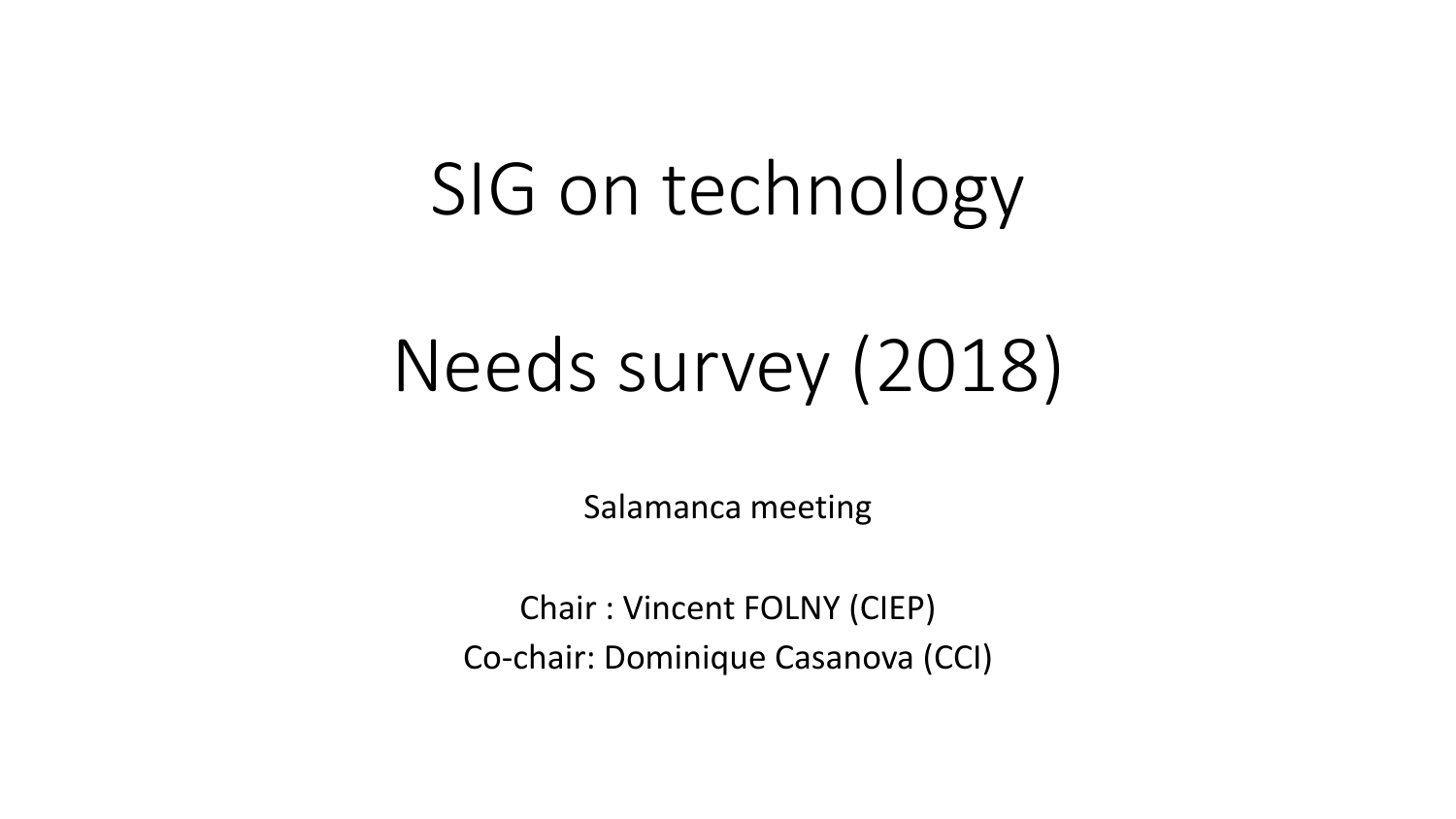### Demography of respondents

- 79 respondents have filled in the survey.
- Final sample :42 (fully completed)





Histogram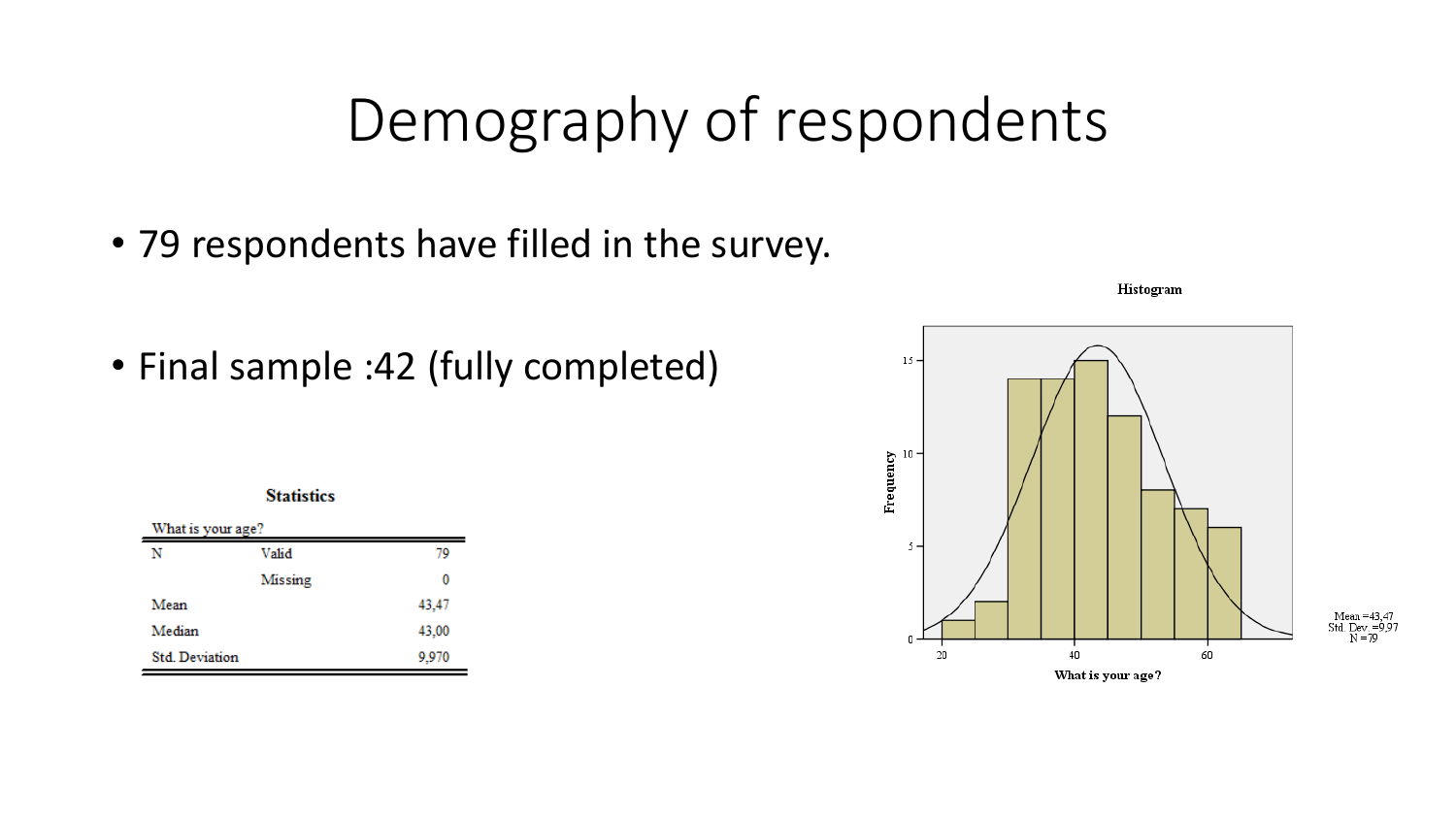### **Thanks to all of you for your answers!**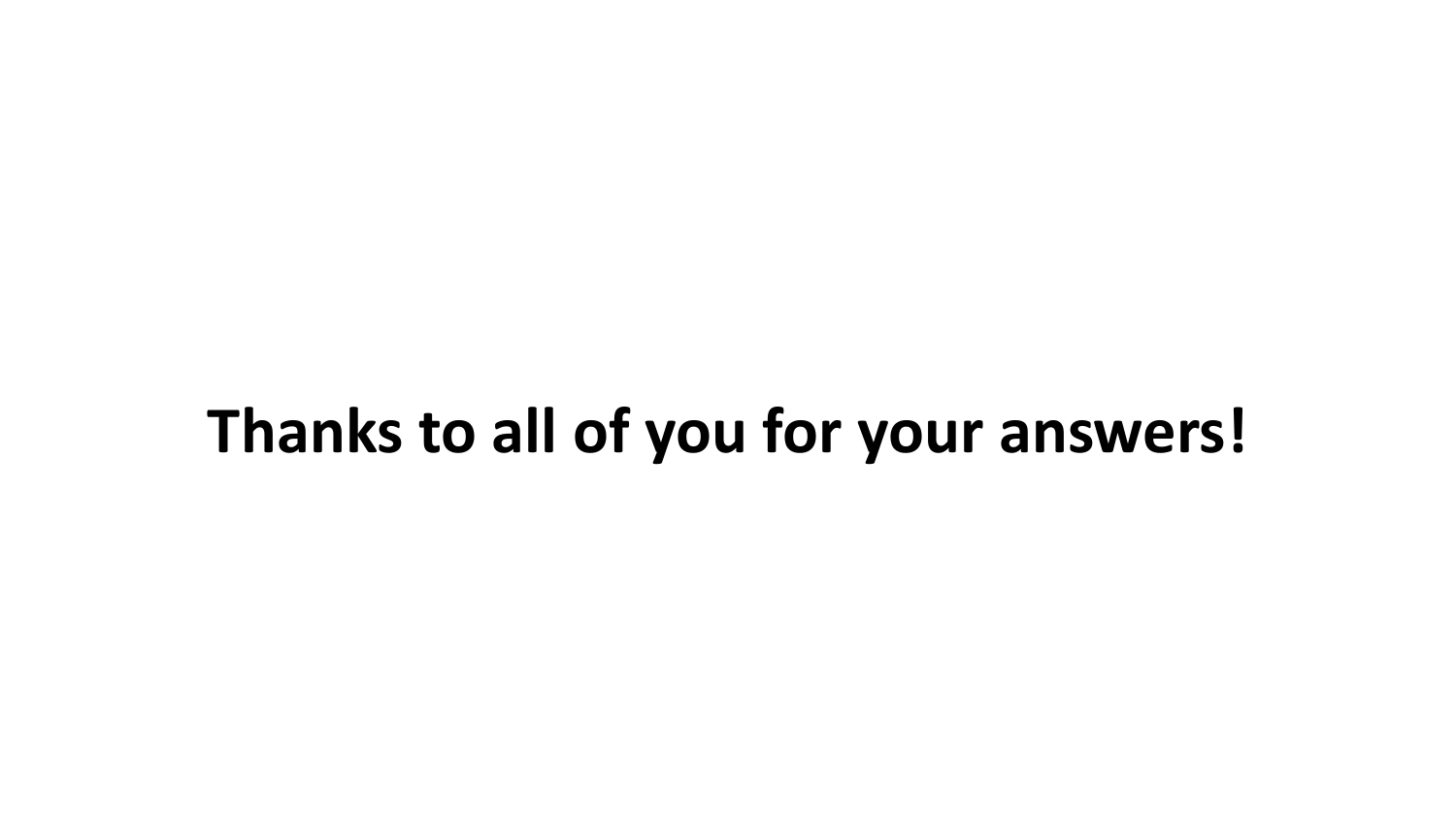#### Gender distribution (respondents and missing responses)

| What is your gender? |              |           |         |               |                       |
|----------------------|--------------|-----------|---------|---------------|-----------------------|
|                      |              | Frequency | Percent | Valid Percent | Cumulative<br>Percent |
| Valid                | Female       | 54        | 68,4    | 68,4          | 68,4                  |
|                      | Male         | 25        | 31.6    | 31,6          | 100,0                 |
|                      | <b>Total</b> | 79        | 100,0   | 100,0         |                       |

|              |        |       | Missing |
|--------------|--------|-------|---------|
| What is your | Female | Count |         |
| gender?      |        |       | 81,1%   |
|              | Male   | Count |         |
|              |        |       | 18,9%   |
| Total        |        | Count | 37      |
|              |        |       | 100,0%  |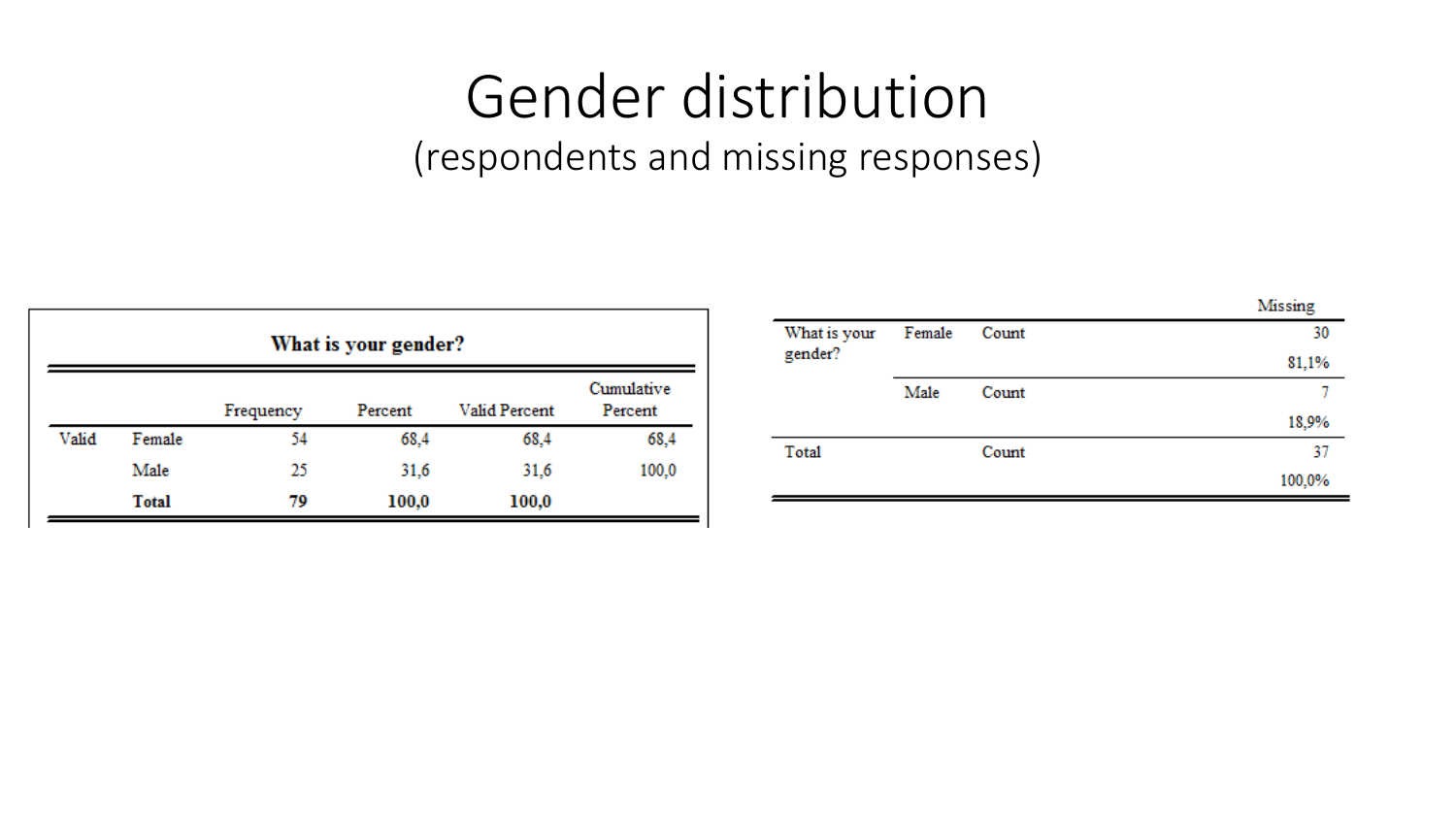#### Which of the following most closely matches your job title?

|       |                                             | Frequency | Percent | <b>Valid Percent</b> |
|-------|---------------------------------------------|-----------|---------|----------------------|
| Valid | In charge of item<br>writers or rater teams | 26        | 32.9    | 32,9                 |
|       | Rater                                       | 20        | 25,3    | 25,3                 |
|       | Manager / executive                         | 14        | 17,7    | 17,7                 |
|       | <b>Item writer</b>                          | 9         | 11,4    | 11,4                 |
|       | Other                                       | 7         | 8,9     | 8,9                  |
|       | psychometrician                             | 3         | 3,8     | 3,8                  |
|       | <b>Total</b>                                | 79        | 100,0   | 100,0                |

Distribution of Job titles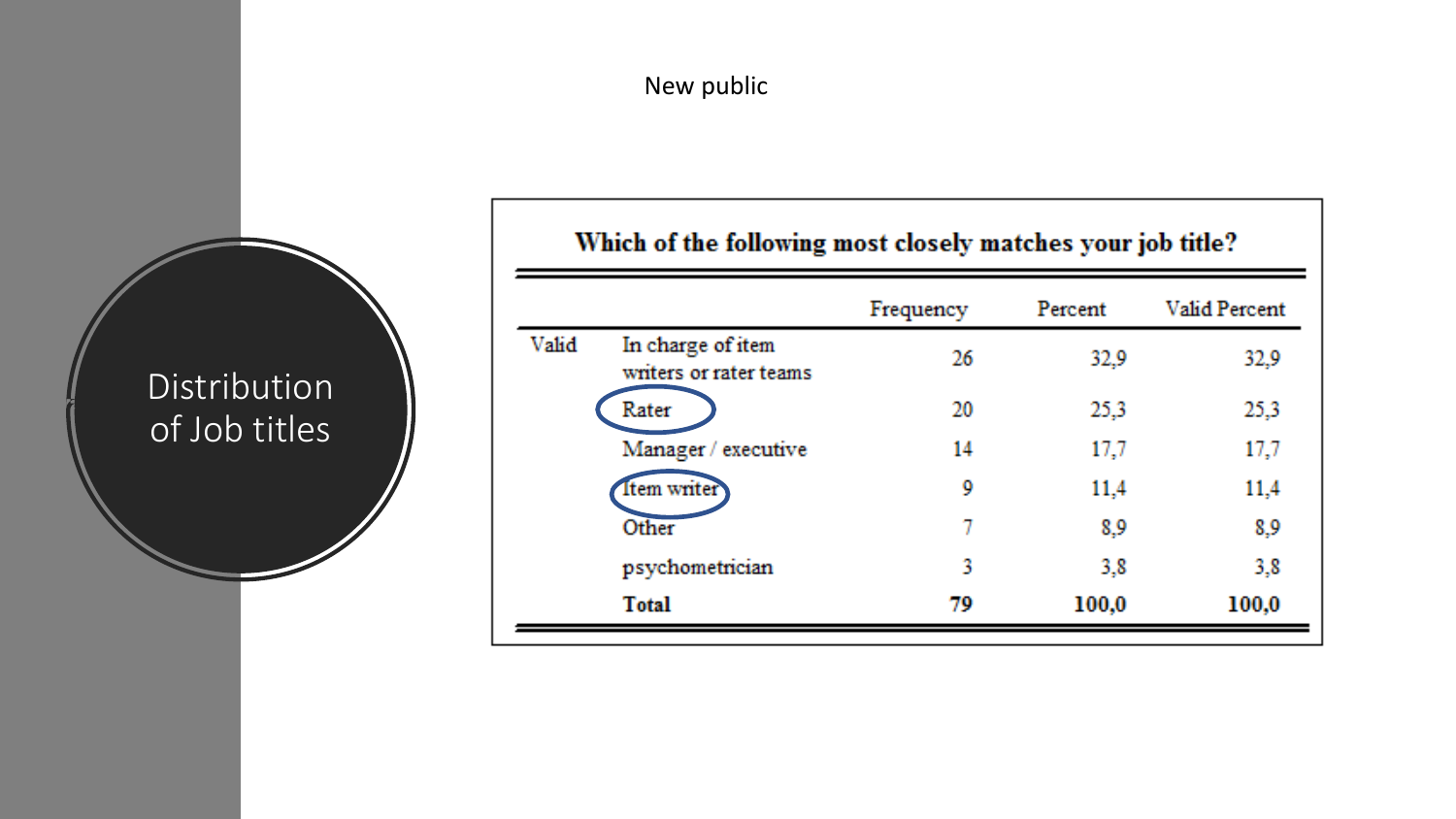### Job title x gender

|                                   |                        |       |        | What is your gender? |        |
|-----------------------------------|------------------------|-------|--------|----------------------|--------|
|                                   |                        |       | Female | Male                 | Total  |
| Which of the                      | In charge of item      | Count | 19     |                      | 26     |
| following most<br>closely matches | writers or rater teams |       | 35,2%  | 28,0%                | 32,9%  |
| your job title?                   | Rater                  | Count |        |                      | 20     |
|                                   |                        |       | 31,5%  | 12,0%                | 25,3%  |
|                                   | Item writer            | Count | 6      | 3                    | 9      |
|                                   |                        |       | 11,1%  | 12,0%                | 11,4%  |
|                                   | Manager / executive    | Count | 9      | 5                    | 14     |
|                                   |                        |       | 16,7%  | 20,0%                | 17,7%  |
|                                   | Other                  | Count | 2      | 5                    | 7      |
|                                   |                        |       | 3,7%   | 20,0%                | 8,9%   |
|                                   | psychometrician        | Count | 1      | 2                    | 3      |
|                                   |                        |       | 1,9%   | 8,0%                 | 3,8%   |
| Total                             |                        | Count | 54     | 25                   | 79     |
|                                   |                        |       | 100,0% | 100,0%               | 100,0% |

Which of the following most closely matches your job title? \* What is your gender? Crosstabulation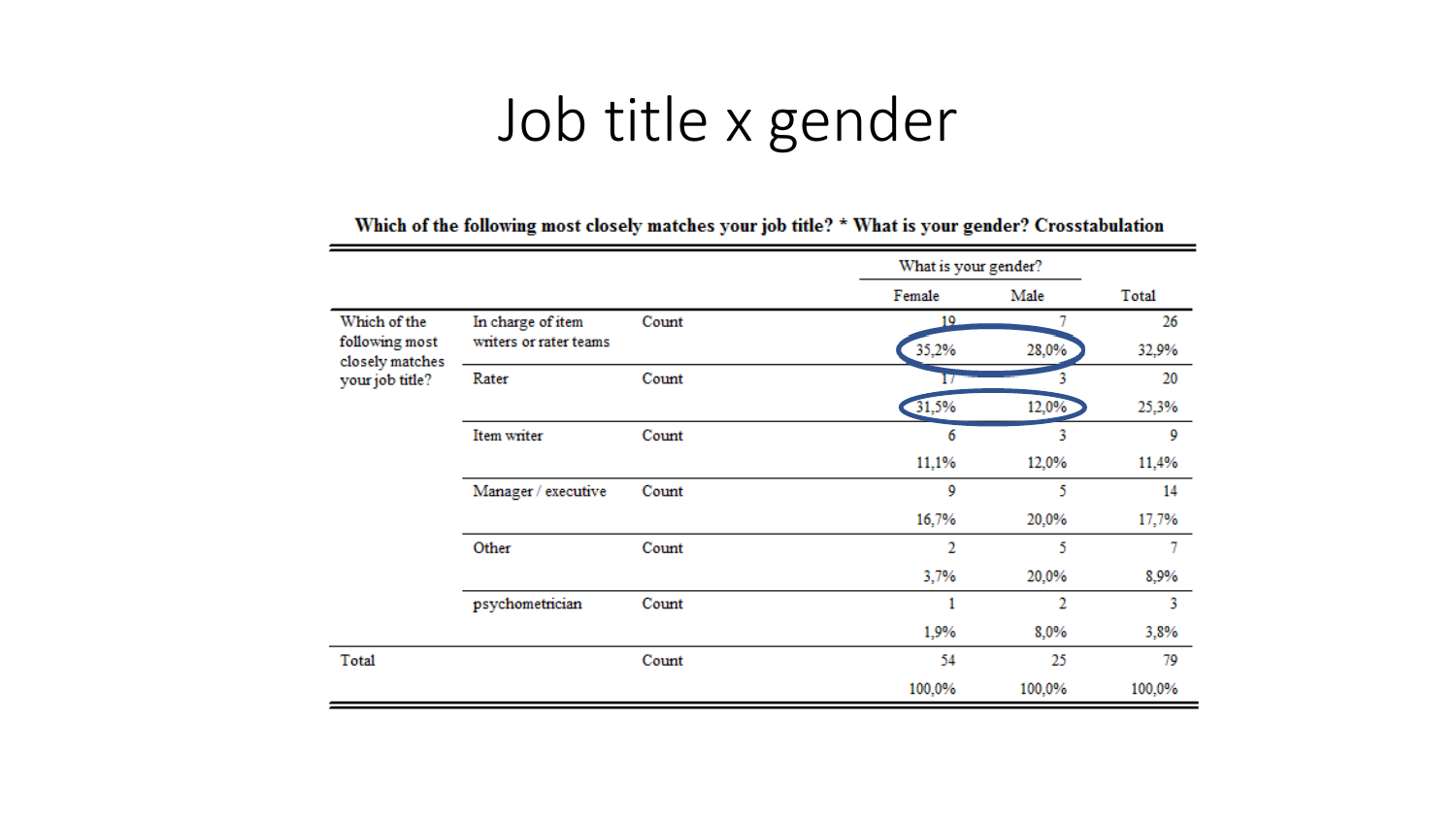Your technical and technological knowledge linked with Language testing is:

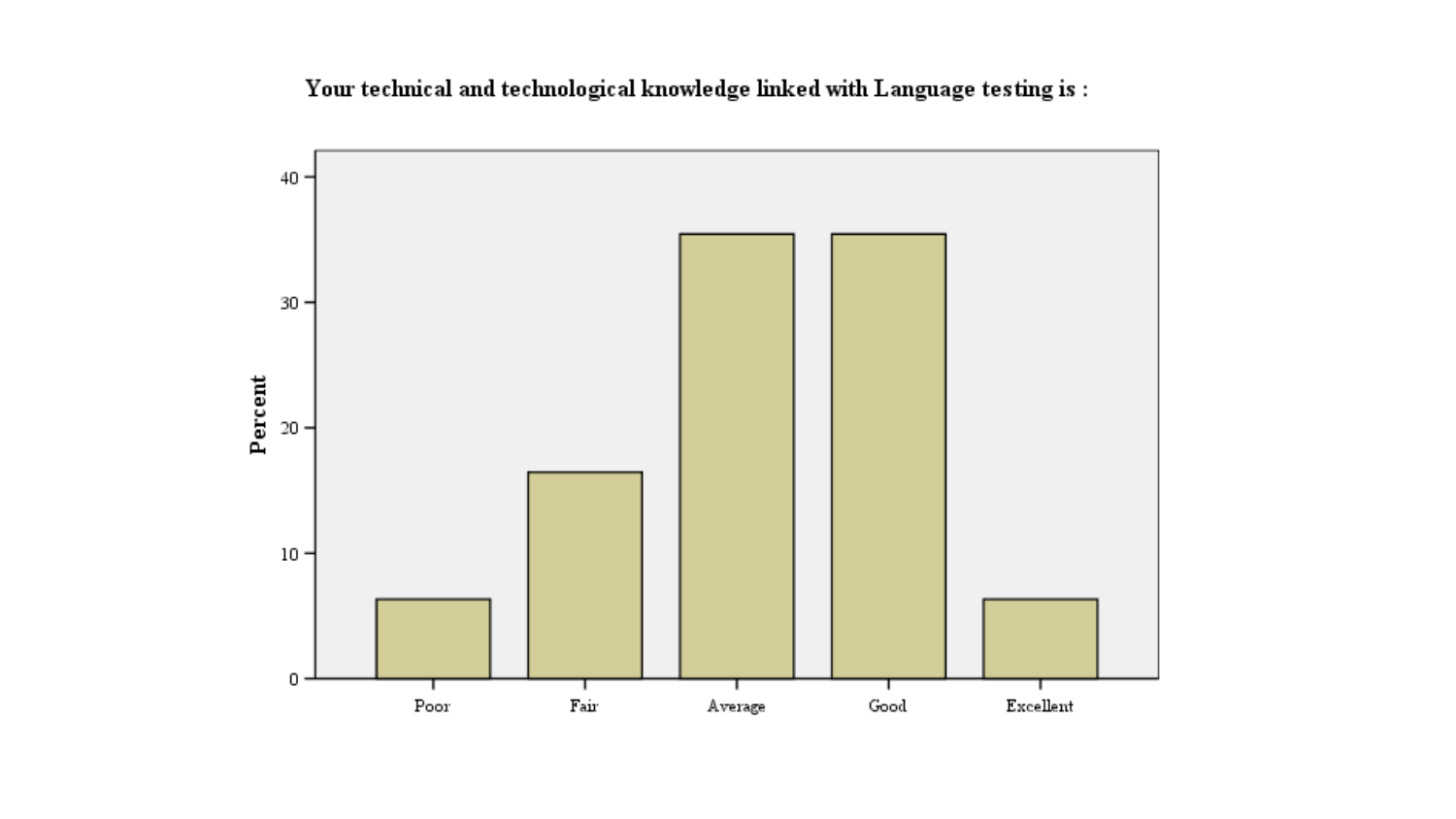#### Technical knowledge of people not responding

- Their technical knowledge seems to be quite good:
- 2 hypothesis (for partial answering) :
	- The questionnaire was too long for them;
	- They were very optimistic about their technical knowledge.

#### Your technical and technological knowledge linked with Language testing is: \* Game based assessment Crosstabulation

#### Game based

|                                   |           |                                | Missing |
|-----------------------------------|-----------|--------------------------------|---------|
| Your technical and                | Poor      | Count                          | 3       |
| technological<br>knowledge linked |           | % within Game based assessment | 8,1%    |
| with Language                     | Fair      | Count                          | 7       |
| testing is:                       |           | % within Game based assessment | 18,9%   |
|                                   | Average   | Count                          | 10      |
|                                   |           | % within Game based assessment | 27,0%   |
|                                   | Good      | Count                          | 13      |
|                                   |           | % within Game based assessment | 35,1%   |
|                                   | Excellent | Count                          | 4       |
|                                   |           | % within Game based assessment | 10,8%   |
| Total                             |           | Count                          | 37      |
|                                   |           | % within Game based assessment | 100,0%  |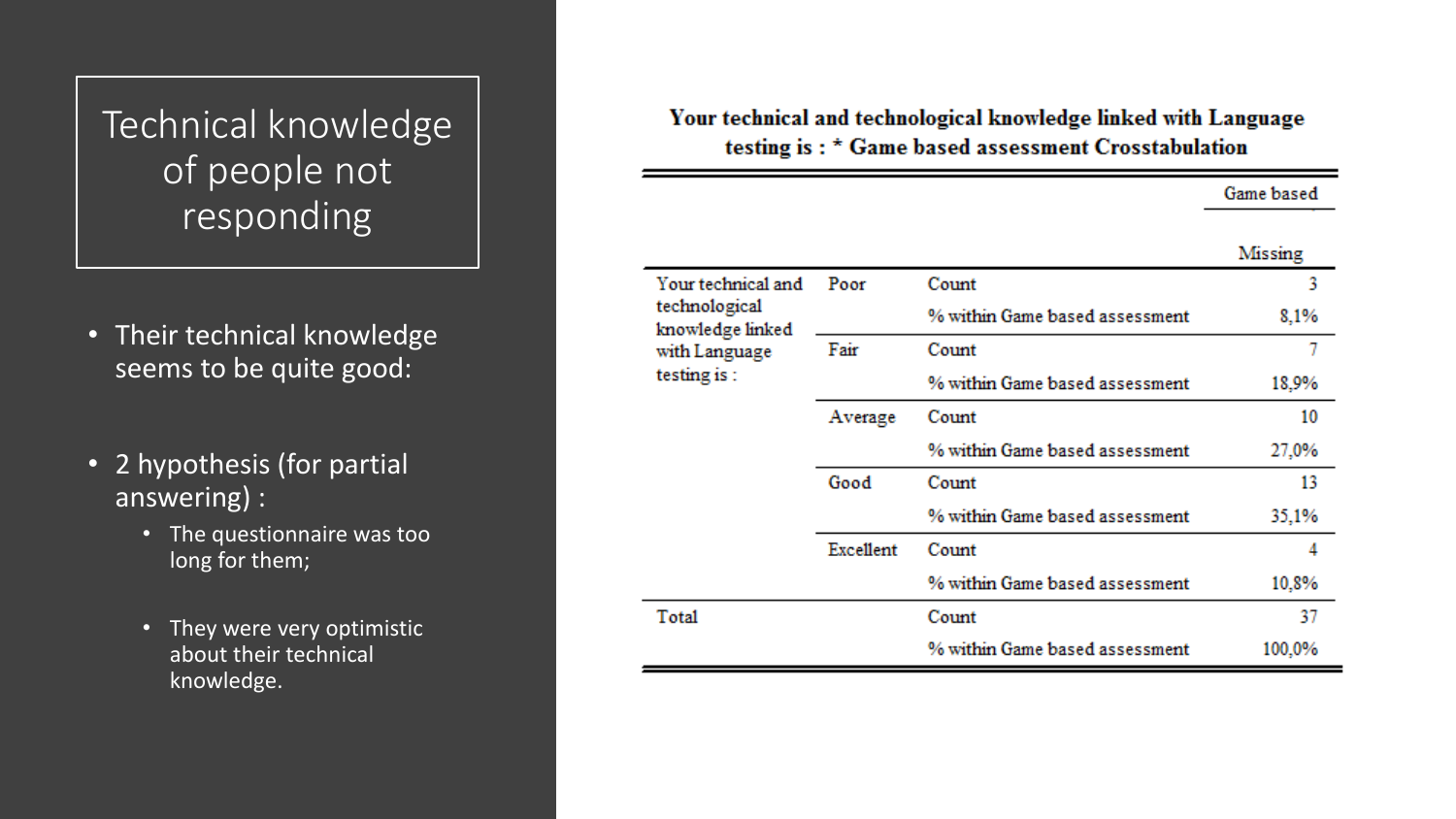#### **Technical** knowledge x gender

- Same level for female / male : Average / good
- But, males seem to be more confident than females (0% "poor" for male and only 3,7 % of "Excellent" for female)

|                                   |           |                               | What is your gender? |        |        |
|-----------------------------------|-----------|-------------------------------|----------------------|--------|--------|
|                                   |           |                               | Female               | Male   | Total  |
| Your technical and                | Poor      | Count                         | 5                    | 0      | 5.     |
| technological<br>knowledge linked |           | % within What is your gender? | 9,3%                 | ,0%    | 6,3%   |
| with Language                     | Fair      | Count                         | 9                    | 4      | 13     |
| testing is:                       |           | % within What is your gender? | 16,7%                | 16,0%  | 16,5%  |
|                                   | Average   | Count                         | 18                   | 10     | 28     |
|                                   |           | % within What is your gender? | 33,3%                | 40,0%  | 35,4%  |
|                                   | Good      | Count                         | 20                   | 8      | 28     |
|                                   |           | % within What is your gender? | 37,0%                | 32,0%  | 35,4%  |
|                                   | Excellent | Count                         | 2                    | 3      | 5.     |
|                                   |           | % within What is your gender? | 3,7%                 | 12,0%  | 6,3%   |
| Total                             |           | Count                         | 54                   | 25     | 79     |
|                                   |           | % within What is your gender? | 100,0%               | 100,0% | 100,0% |

Your technical and technological knowledge linked with Language testing is: \* What is your

**Check good balance gender of webinars presenters will be a good practice and will impact positively on confidence**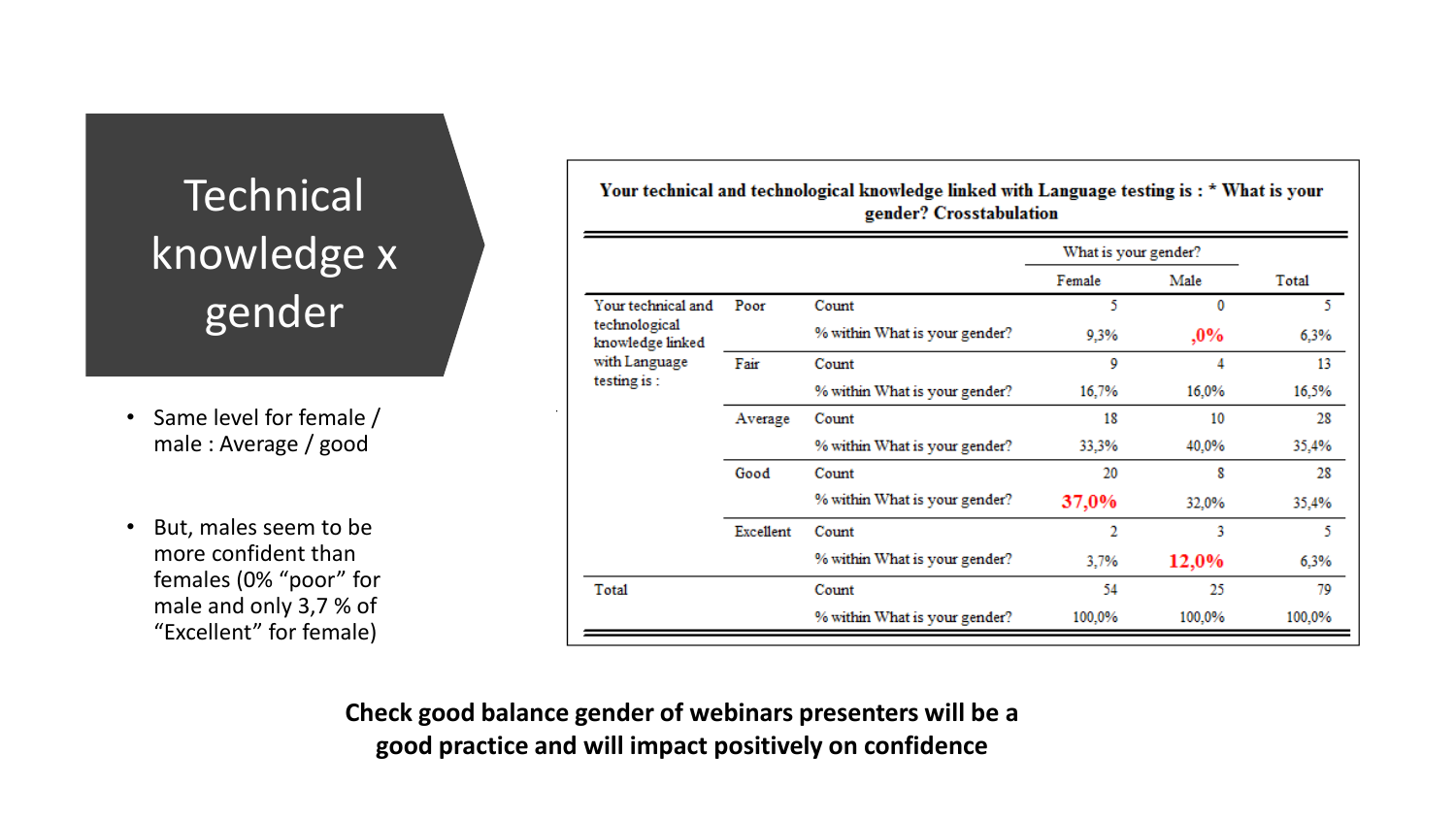## Reliability of the survey

#### **Reliability Statistics**

| Cronbach's<br>Alpha Based on<br>Standardized |              |            |  |  |
|----------------------------------------------|--------------|------------|--|--|
| Cronbach's Alpha                             | <b>Items</b> | N of Items |  |  |
| -968                                         | .968         |            |  |  |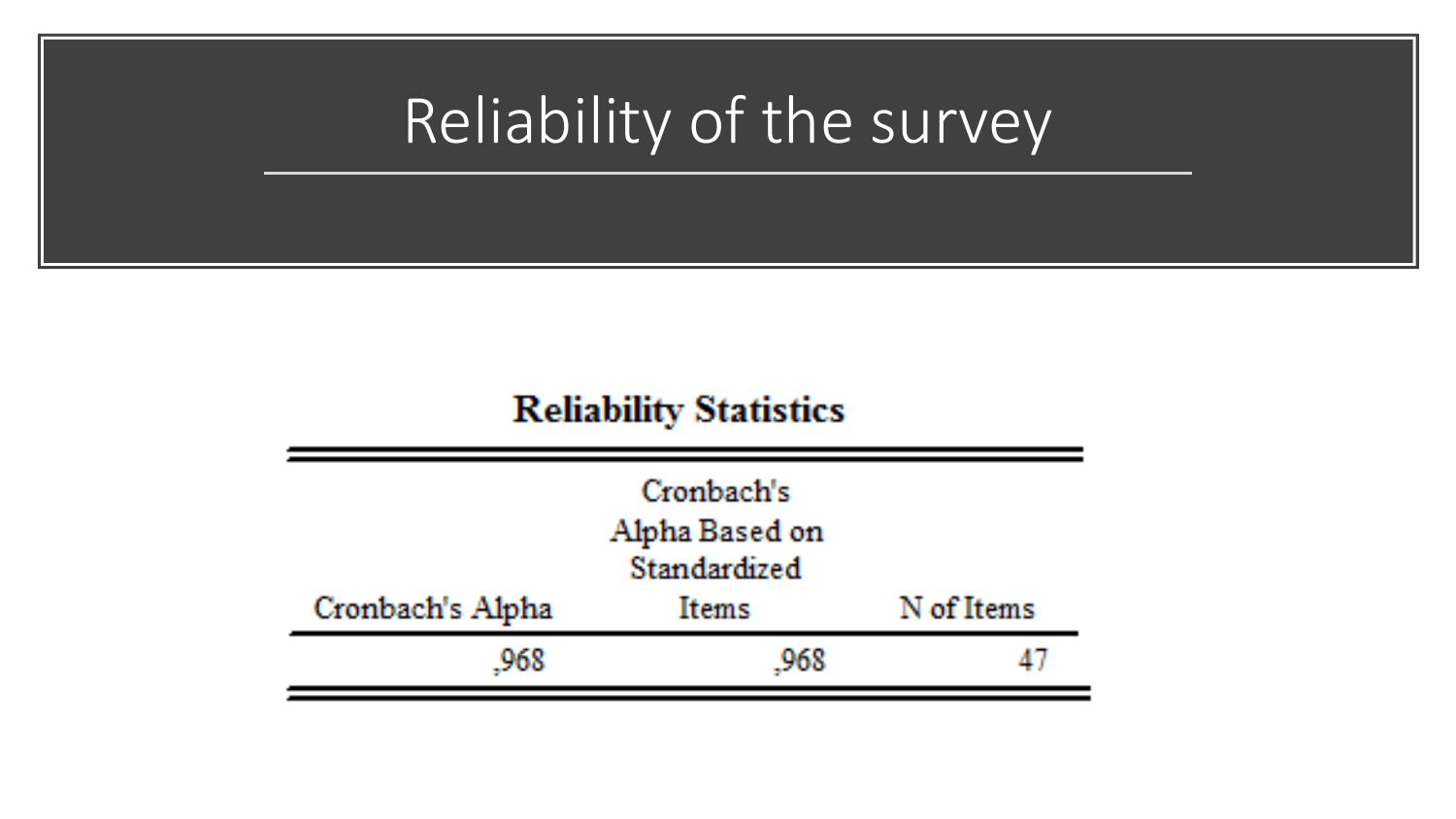#### Level of need

- As Technology is an on going process, we can see that this is no "urgent" need if not the perception of "near future" need.
- So, we are on time and we don't have to rush things with too much specialized topic.

|                | Mean  | Minimum | Maximum | Range | Maximum/<br>Minimum | Variance | N of Items |
|----------------|-------|---------|---------|-------|---------------------|----------|------------|
| Item Means     | 3,150 | 2,143   | 3.714   | 1,571 | 1.733               | .114     | 47         |
| Item Variances | 1.374 | .843    | 1.905   | 1.062 | 2.260               | .076     | 47         |

**Summary Item Statistics** 

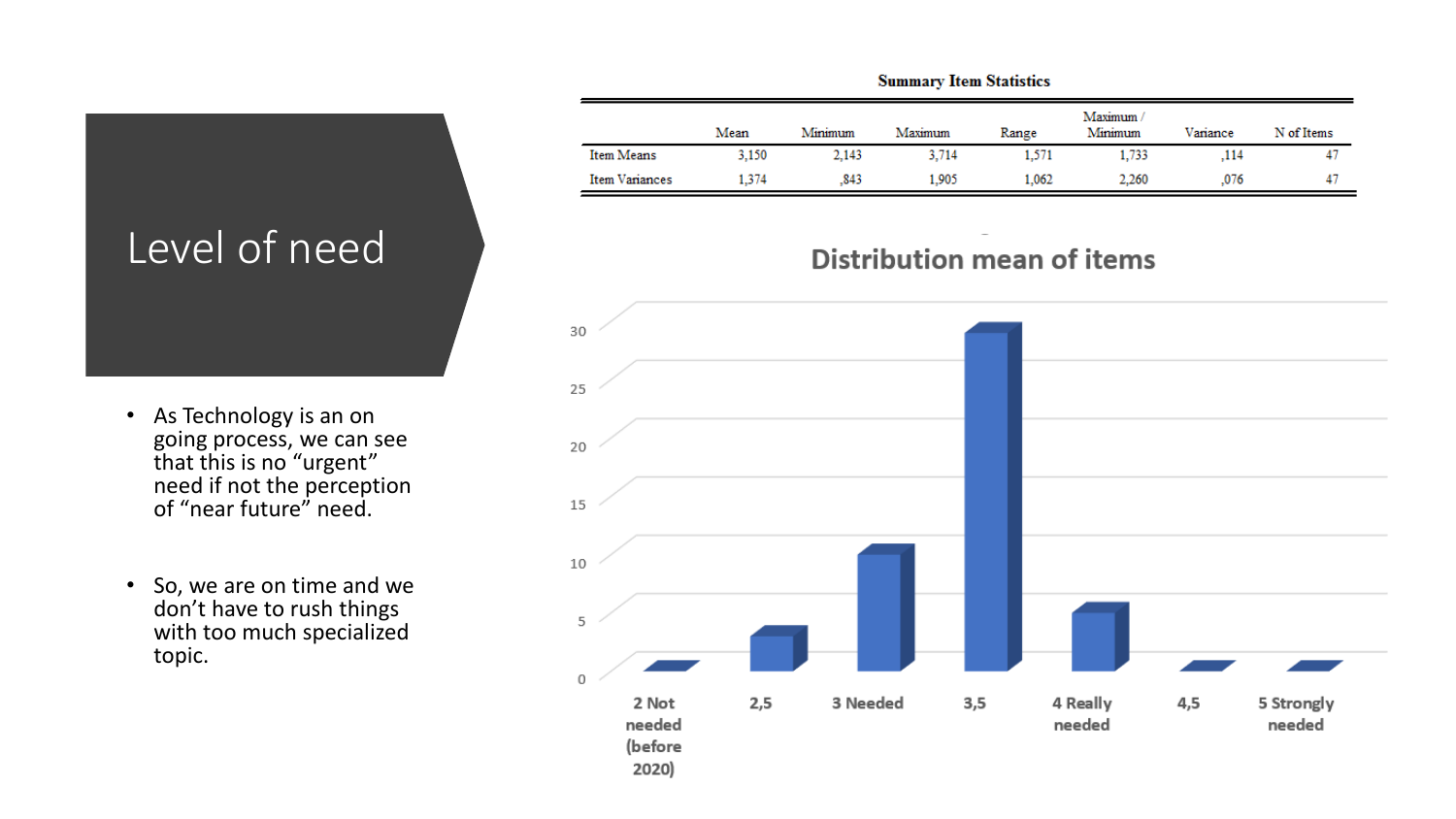### 15 most needed items

|                                        |                                                                                            | <b>Mean</b>  |                   | <b>Std. Deviation</b>                       |
|----------------------------------------|--------------------------------------------------------------------------------------------|--------------|-------------------|---------------------------------------------|
| <b>Rank</b><br>$\overline{\mathbf{v}}$ | <b>Item</b><br>$\overline{\mathbf{v}}$ .                                                   | Statistic  - | <b>Std. Error</b> | <b>Statistic</b><br>$\overline{\mathbf{v}}$ |
| $\mathbf{1}$                           | Digital literacy for raters / examiners                                                    | 3,7          | 0,2               | 1,1                                         |
| $\mathbf{2}$                           | Broad view on technology and digital tools for testing                                     | 3,6          | 0,2               | 1,0                                         |
| $\overline{\mathbf{3}}$                | Paper vs computer vs tablet                                                                | 3,6          | 0,2               | 1,2                                         |
| 4                                      | Generation of a data base and use of statistical indices for quality improvement           | 3,6          | 0,2               | 1,3                                         |
| 5.                                     | <b>GDPR (General Data Protection Regulation) : issues and opportunities</b>                | 3,5          | 0,2               | 1,1                                         |
| 6                                      | <b>Digitized items and tasks formats</b>                                                   | 3,5          | 0,2               | 1,1                                         |
| $6 \overline{6}$                       | <b>Adaptive testing</b>                                                                    | 3,5          | 0,2               | 1,0                                         |
| 6                                      | Use of video-conferencing technology in the assessment of spoken language                  | 3,5          | 0,2               | 1,3                                         |
| 9                                      | Creation and analyses of a corpus (tools to use)                                           | 3,4          | 0,2               | 1,2                                         |
| <b>10</b>                              | <b>Multistage testing</b>                                                                  | 3,4          | 0,2               | 1,0                                         |
| <b>10</b>                              | <b>Corpus analysis for validation</b>                                                      | 3,4          | 0,2               | 1,1                                         |
| $12 \overline{ }$                      | Listening / reading : textual analyses indices and statistical analyses (on text)          | 3,4          | 0,2               | 1,0                                         |
| 13                                     | Rating audio recording vs video recording                                                  | 3,3          | 0,2               | 1,2                                         |
| 13                                     | Speaking / writing: textual analyses indices and statistical analyses (on text)            | 3,3          | 0,2               | 1,1                                         |
| 15                                     | <b>Writing tasks with internet access</b>                                                  | 3,3          | 0,2               | 1,3                                         |
| 15                                     | Automated discourse analyses techniques (writing assessment)                               | 3,3          | 0,2               | 1,4                                         |
| 15                                     | Cognitive computing (Artificial Intelligence) helping rater to make decision on CEFR level | 3,3          | 0,2               | 1,3                                         |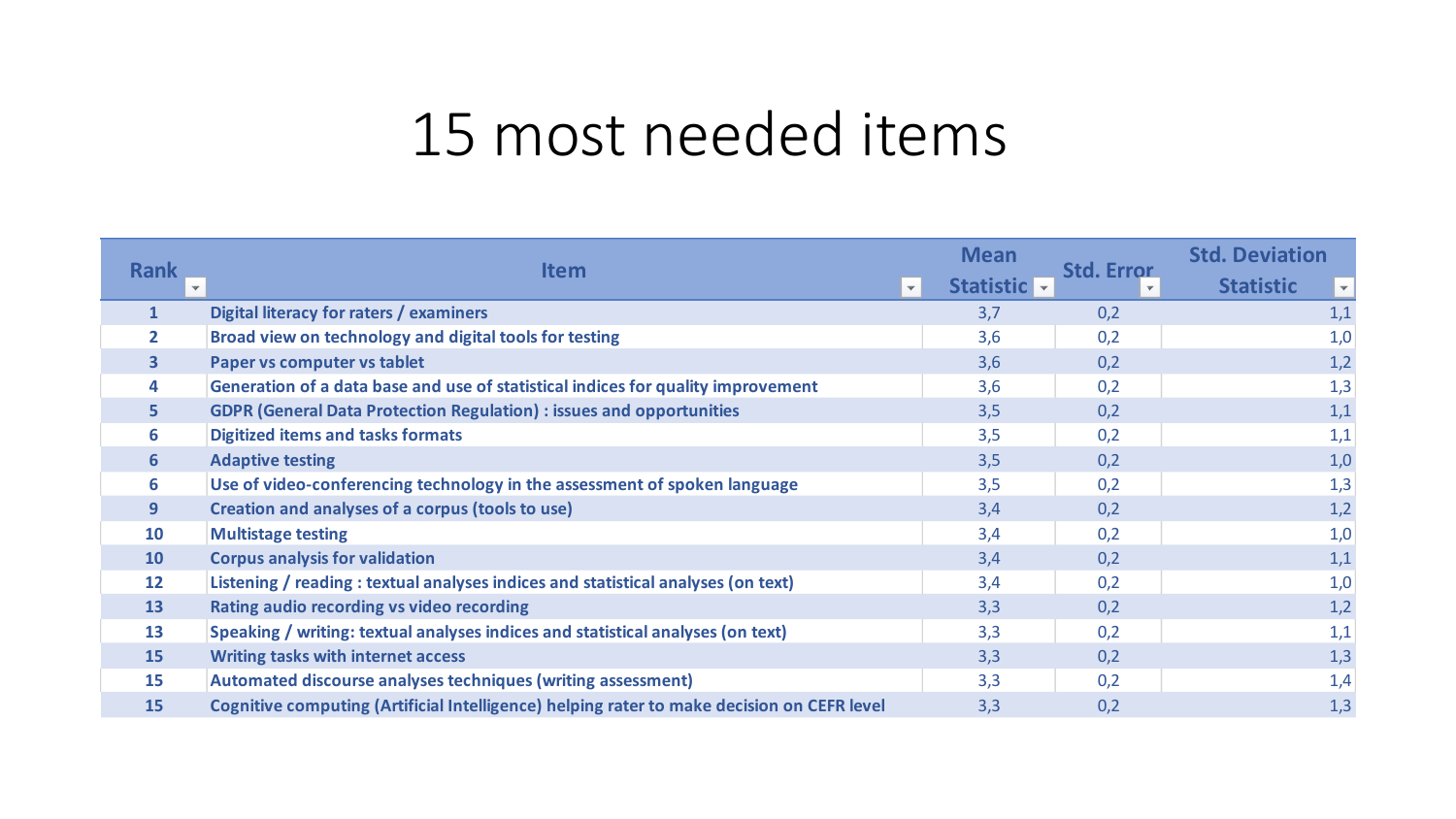### 15 less needed items

|             |                                                                                           | <b>Mean</b> |
|-------------|-------------------------------------------------------------------------------------------|-------------|
| <b>Rank</b> | <b>Item</b><br>IV.                                                                        | Statistic - |
| 32          | Artificial intelligence-based assessment systems                                          | 3,1         |
| 34          | Language features extraction from written/oral productions                                | 3,0         |
| 35          | <b>Automatic Item generation</b>                                                          | 3,0         |
| 36          | Data mining in education Research                                                         | 2,9         |
| 36          | <b>Software for multifaceted Rasch model</b>                                              | 2,9         |
| 36          | NPL for testing and assessment                                                            | 2,9         |
| 39          | Use of psychometric libraries with free programming languages (R, Python)                 | 2,8         |
| 40          | Implementation, strategy to improve its efficiency                                        | 2,8         |
| 41          | Contribution of neuroscience tools to enhance construct definition (reading, listening)   | 2,8         |
| 42          | Technical norms and assessment (dublin core, course-ware management interface, learning d | 2,7         |
| 43          | Eye-tracking (validation of reading and listening)                                        | 2,6         |
| 44          | <b>Game based assessment</b>                                                              | 2,5         |
| 45          | Use of artificial neural networks for classification / assessment                         | 2,5         |
| 46          | <b>Optical mark reading</b>                                                               | 2,5         |
| 47          | <b>Automatic sign language recognition</b>                                                | 2,1         |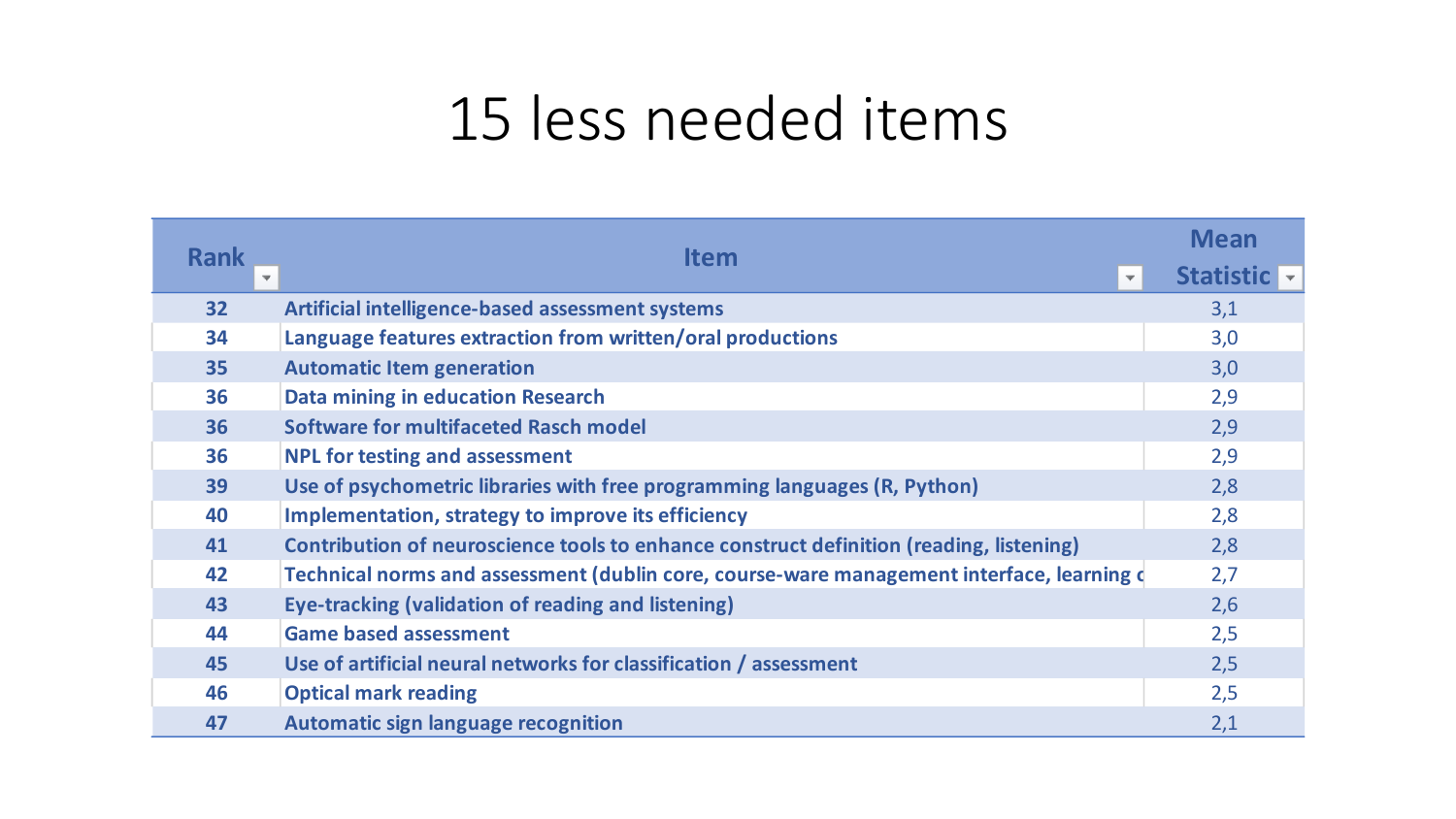**Scree Plot** 

#### Dimensionality

|           | <b>Initial Eigenvalues</b> |               |              |  |  |
|-----------|----------------------------|---------------|--------------|--|--|
| Component | Total                      | % of Variance | Cumulative % |  |  |
| 1         | 19,533                     | 41,560        | 41,560       |  |  |
| 2         | 3,664                      | 7,795         | 49,355       |  |  |
| 3         | 3,514                      | 7,477         | 56,832       |  |  |
| 4         | 2,691                      | 5,726         | 62,558       |  |  |
| 5         | 2,095                      | 4,458         | 67,016       |  |  |
| 6         | 1,696                      | 3,609         | 70,625       |  |  |
| 7         | 1,474                      | 3,137         | 73,763       |  |  |
| 8         | 1,383                      | 2,942         | 76,704       |  |  |
| 9         | 1,293                      | 2,752         | 79,456       |  |  |
| 10        | 1,151                      | 2,448         | 81,904       |  |  |



#### **Mainly unidimensional but with significative secondary dimension**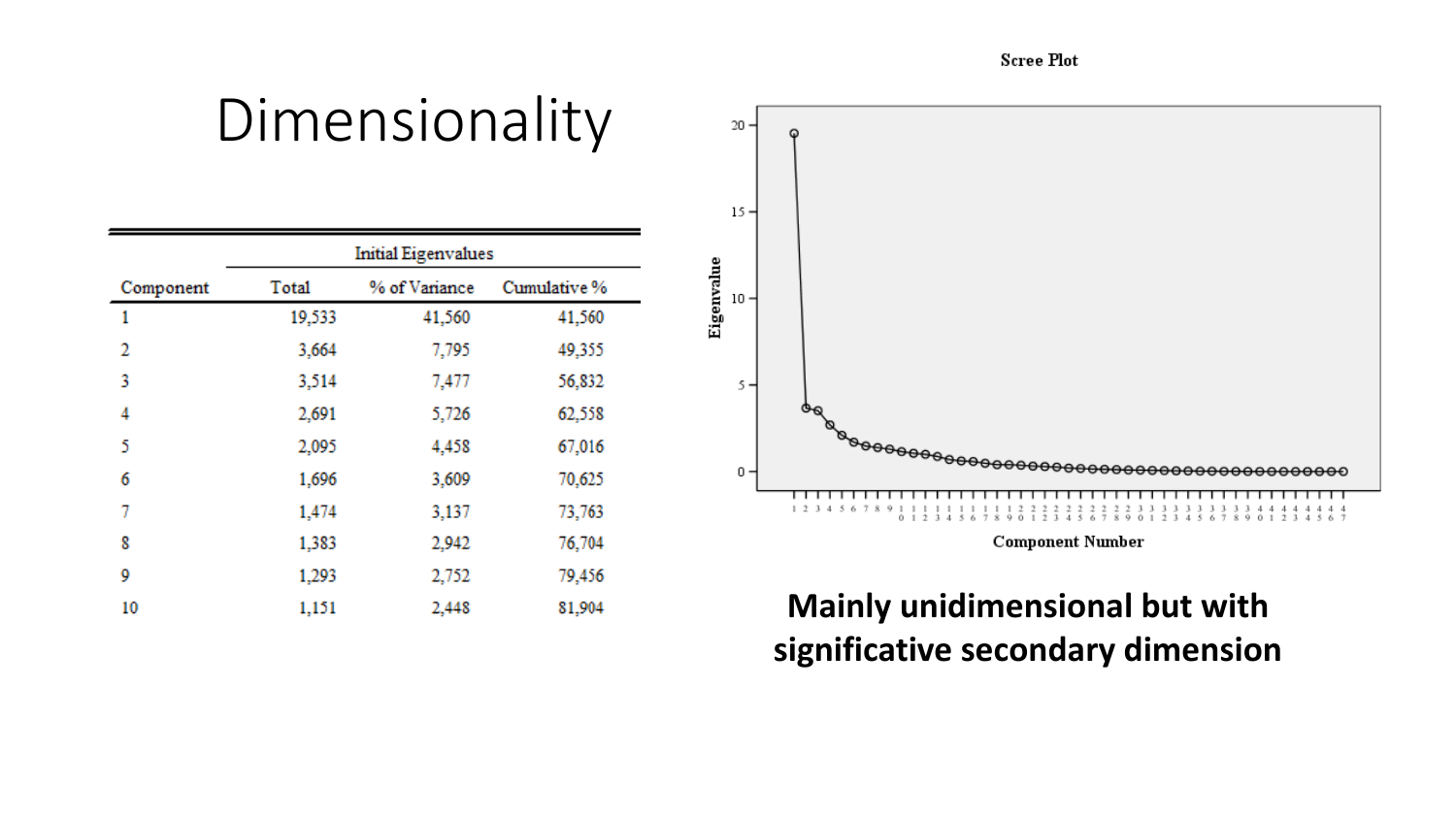## Dimension 1 : "automation"

**Analysis based on saturation for a same factor**

| <b>ITEM</b>                                            |      |
|--------------------------------------------------------|------|
| Use of artificial neural networks for classification / |      |
| assessment                                             | 0,86 |
| Implementation, strategy to improve its efficiency     | 0,86 |
| Automatic Item generation                              | 0,84 |
| Automated discourse analyses techniques (writing       |      |
| assessment)                                            | 0,80 |
| Cognitive computing (Artificial Intelligence) helping  |      |
| rater to make decision on CEFR level                   | 0,80 |
| Speaking (validity argument)                           | 0,79 |
| Artificial intelligence-based assessment systems       | 0,76 |
| Chatbot for oral interaction                           | 0,76 |
| Automated essay evaluation                             | 0,75 |
| Language features extraction from written/oral         |      |
| productions                                            | 0,74 |
| Use of video-conferencing technology in the            |      |
| assessment of spoken language                          | 0,72 |
| Text classification for reading and listening          | 0,72 |
| Digital literacy for teachers                          | 0,71 |
| Creation and analyses of a corpus (tools to use)       | 0,71 |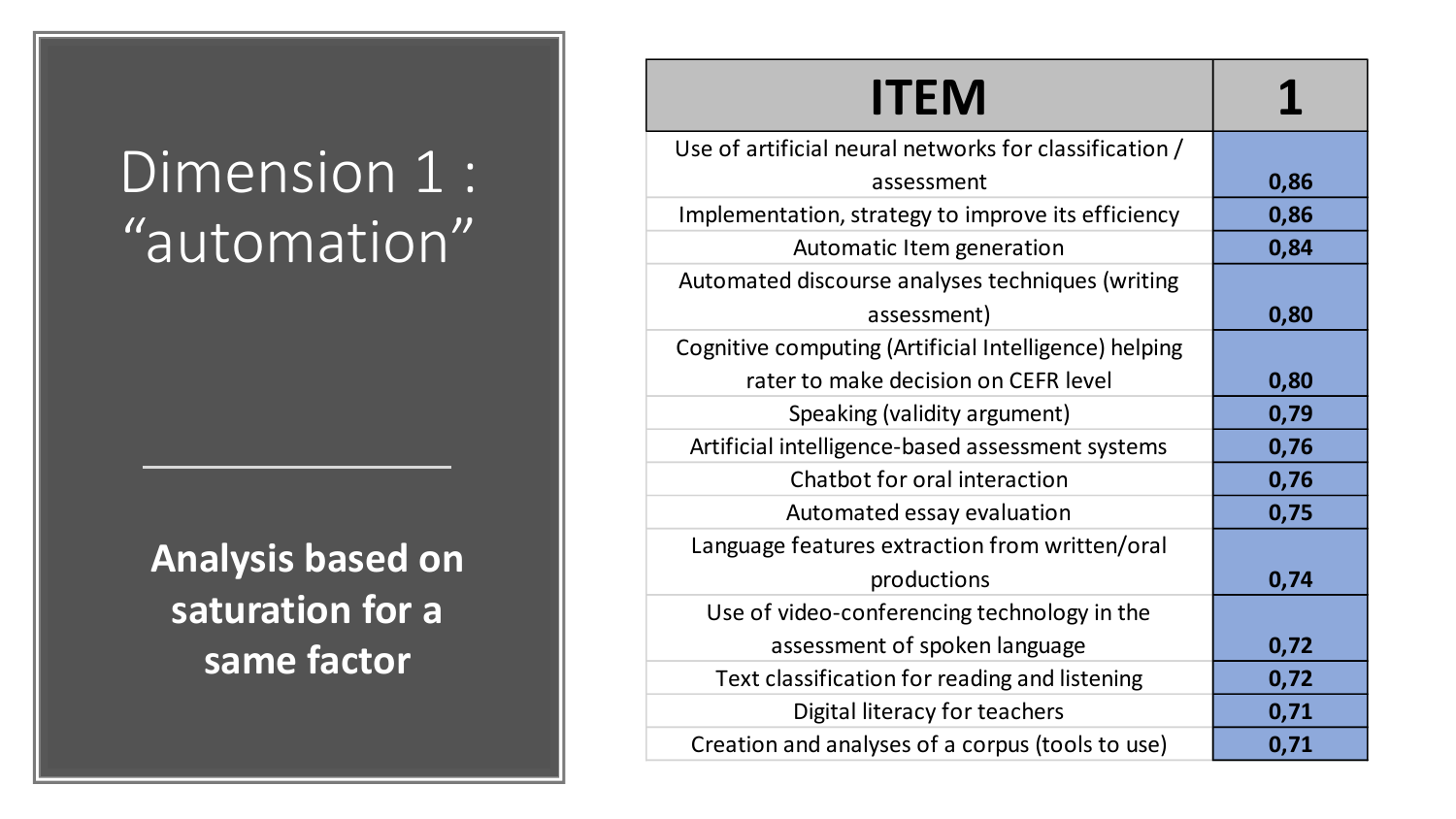# Dimension 2 : software /psychometrics

| <b>ITEM</b>                                            |      |
|--------------------------------------------------------|------|
| Advanced software skills for classical test analyses / |      |
| <b>IRT</b>                                             | 0,63 |
| Basic software skills (classical and IRT)              | 0,63 |
| Software for multifaceted Rasch model                  | 0,54 |
| Adaptive testing                                       | 0,44 |
| Progress assessment / repeated measure                 | 0,42 |
| Use of psychometric libraries with free programming    |      |
| languages (R, Python)                                  | 0,30 |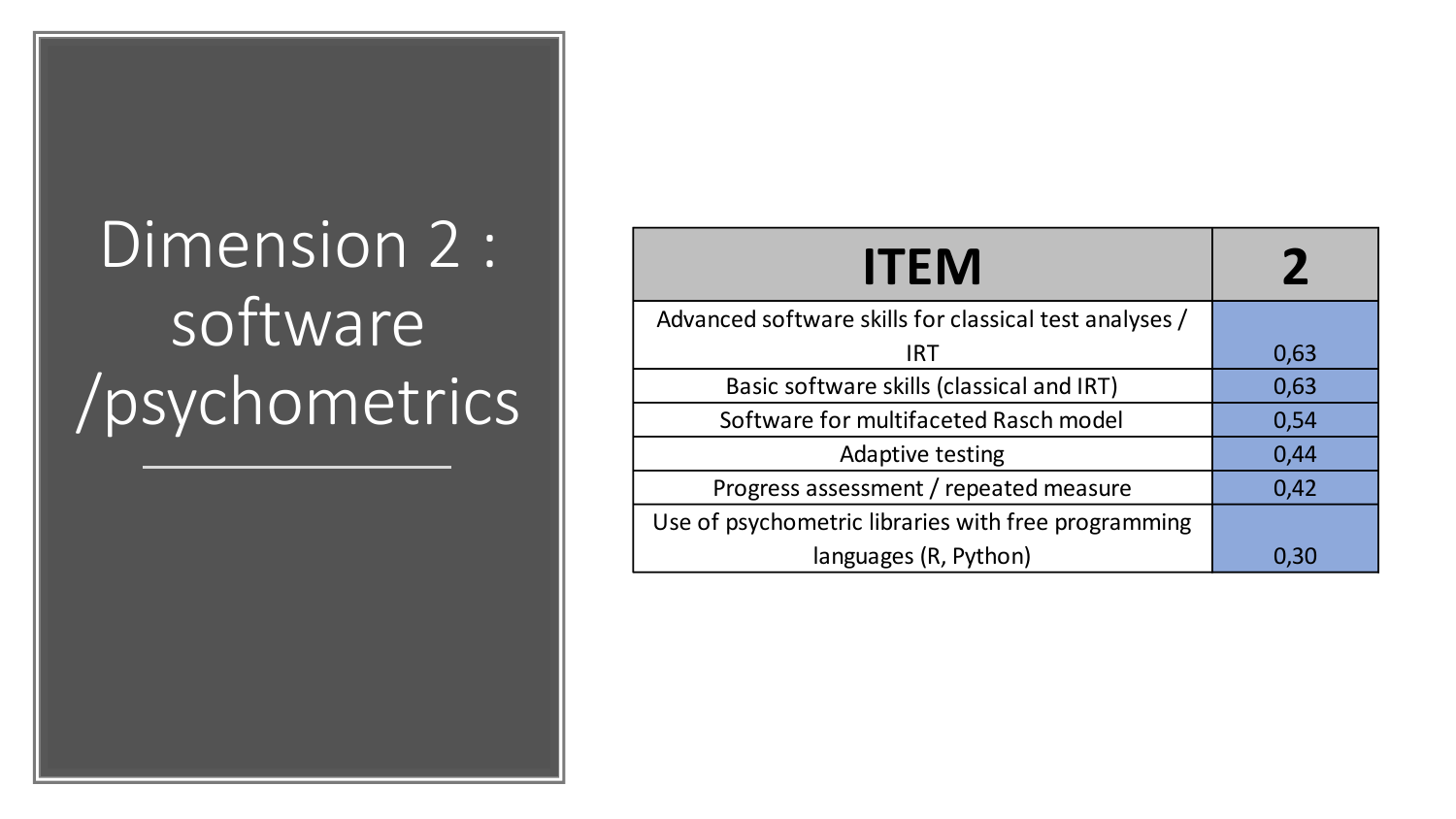#### Dimension 3 :

psychometrics / corpus indices / textual indices (text)

| <b>ITEM</b>                                              |      |
|----------------------------------------------------------|------|
| Use of psychometric libraries with free programming      |      |
| languages (R, Python)                                    | 0,56 |
| Speaking / writing: textual analyses indices and         |      |
| statistical analyses (on text)                           | 0,54 |
| Generation of a data base and use of statistical indices |      |
| for quality improvement                                  | 0,54 |
| Software for multifaceted Rasch model                    | 0,50 |
| Listening / reading : textual analyses indices and       |      |
| statistical analyses (on text)                           | 0,50 |
| Advanced software skills for classical test analyses /   |      |
| IRT                                                      | 0,46 |
| Corpus analysis for validation                           | 0,42 |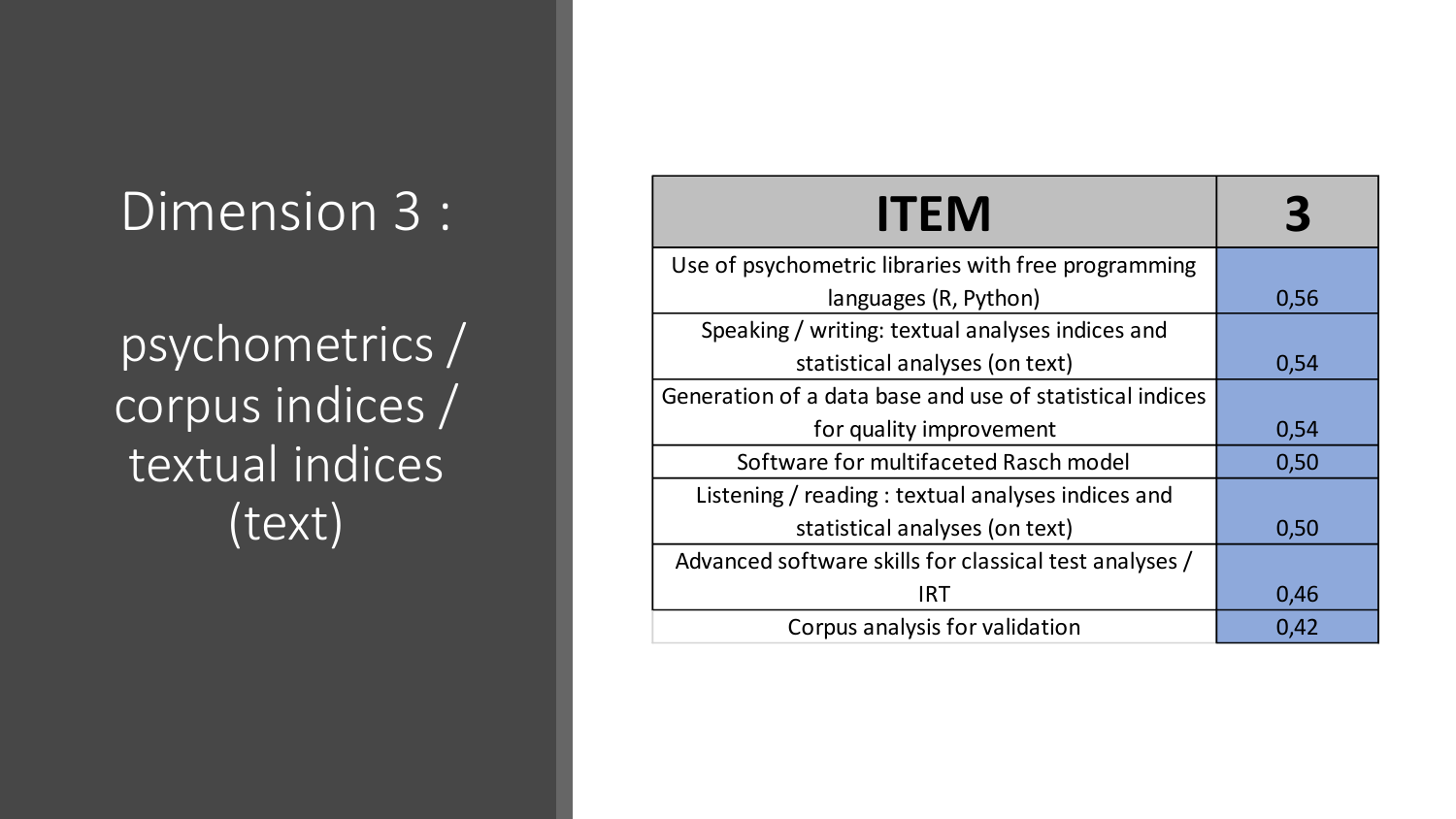#### Dimension 4 :

#### Digital tools and delivery modes

| <b>ITEM</b>                                                                                                                                                                                                       |      |
|-------------------------------------------------------------------------------------------------------------------------------------------------------------------------------------------------------------------|------|
| Paper vs computer vs tablet                                                                                                                                                                                       | 0,58 |
| Technical norms and assessment (dublin core, course-<br>ware management interface, learning object metadata,<br>instructional management system, IMS QTI, sharable<br>content object reference model, MINE SCORM) | 0,48 |
| Smartphone and testing                                                                                                                                                                                            | 0,41 |
| Optical mark reading                                                                                                                                                                                              | 0,39 |
| Eye-tracking (validation of reading and listening)                                                                                                                                                                | 0,29 |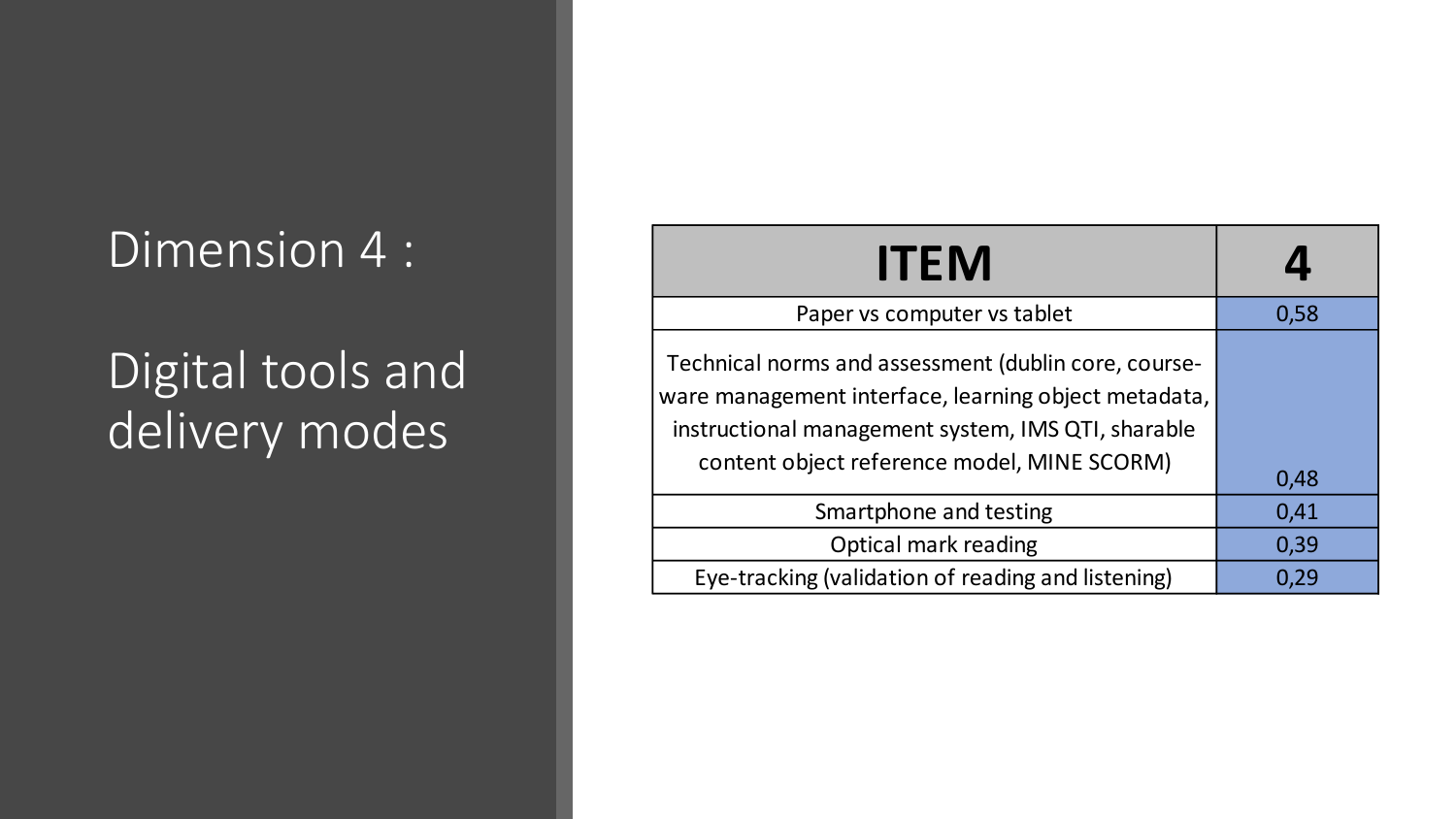

#### **Perception of** needs is not homogenous.

Mean =148,0714<br>Std. Dev. =35,0062<br>N =42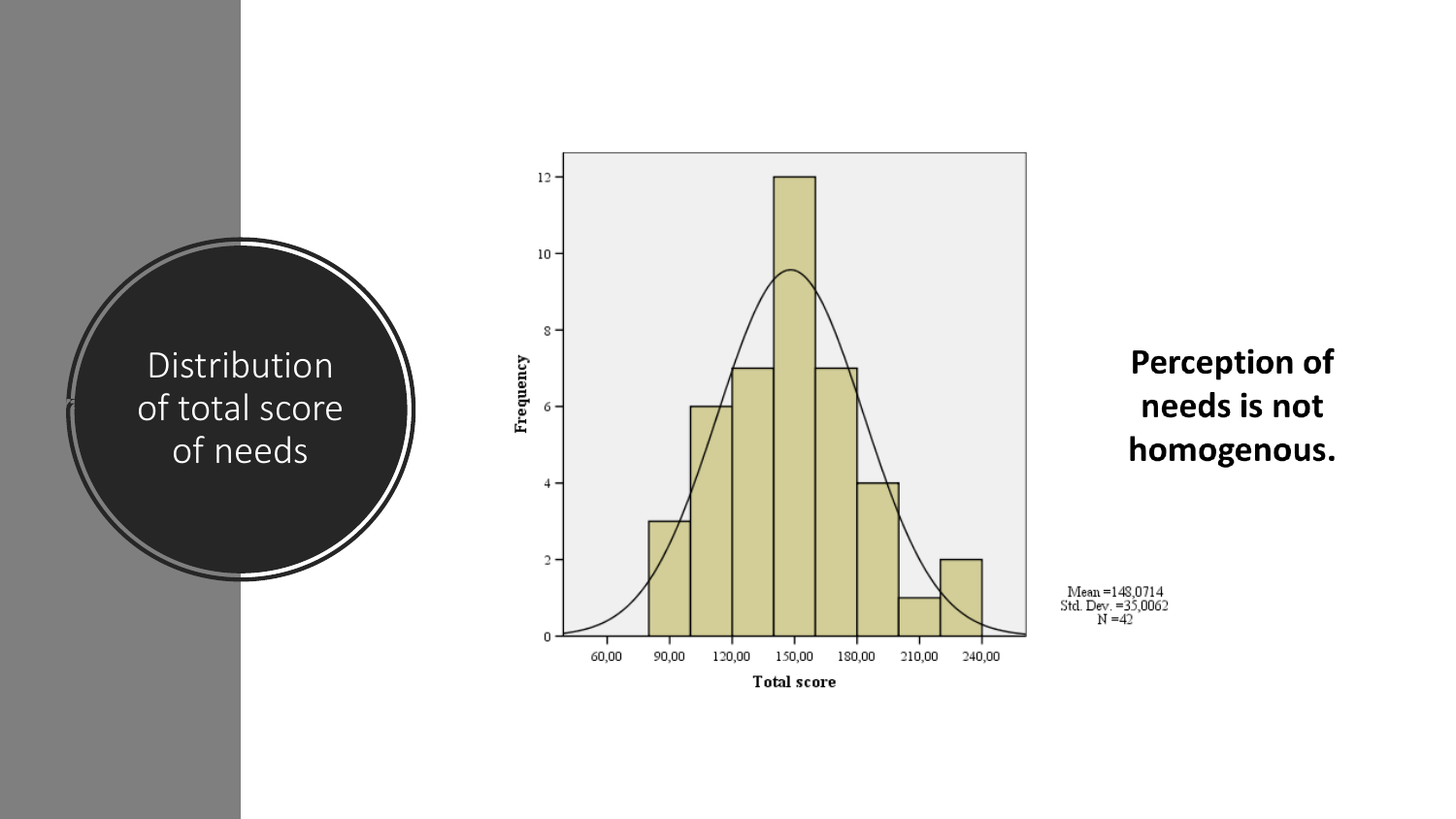#### Level of needs x job title

- Item writers are the one expressing more needs;
- But data is difficult to interpret (due to the size of the data);
- The needs of male and female are strickly the same.



| What is your gender? | Mean     | N  | Std. Deviation |
|----------------------|----------|----|----------------|
| Female               | 148,0833 | 24 | 28.28568       |
| Male                 | 148,0556 | 18 | 43.27813       |
| Total                | 148,0714 | 42 | 35,00620       |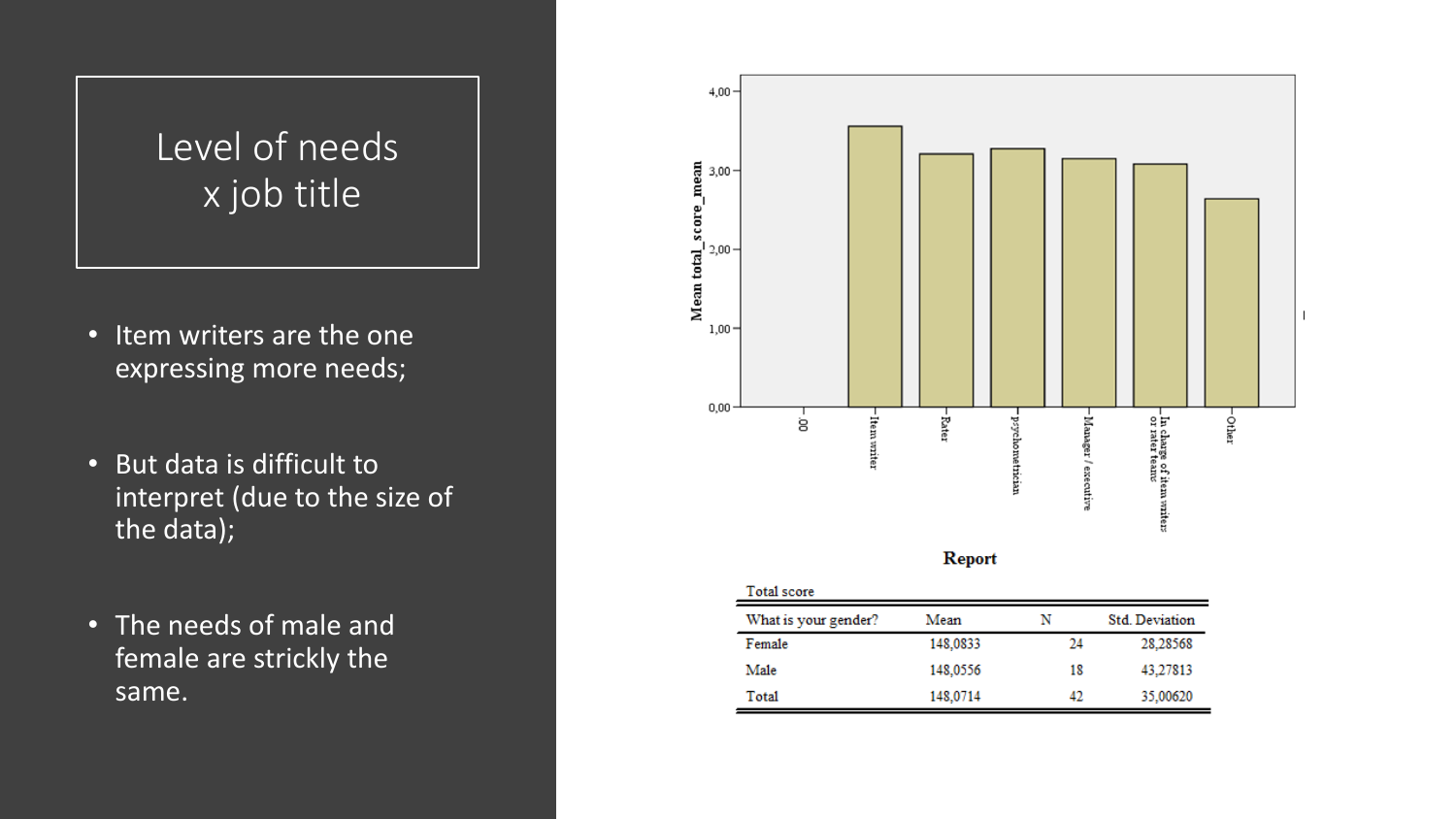#### No correlation between the age and the level of need

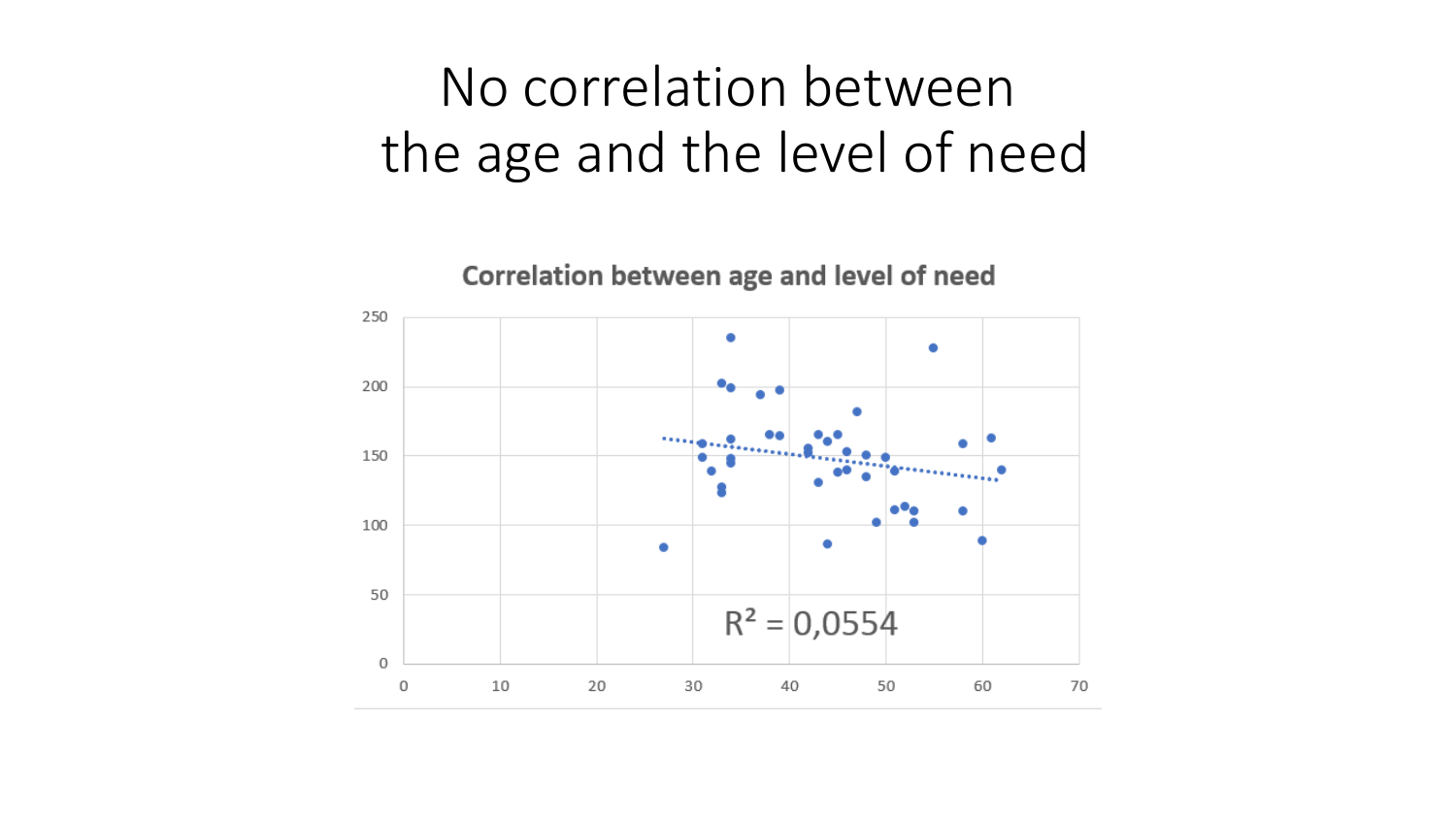## Findings

- Level of needs in high!
- We got answers from new ALTE colleagues (rater, item writers…)!
- Dissemination of the knowledge should be important as people interested are "in charge of other people" / manager.
- Rating is an area of big interest.
- Automation / use of software / corpus and text / delivery modes are the dimensions to be treated.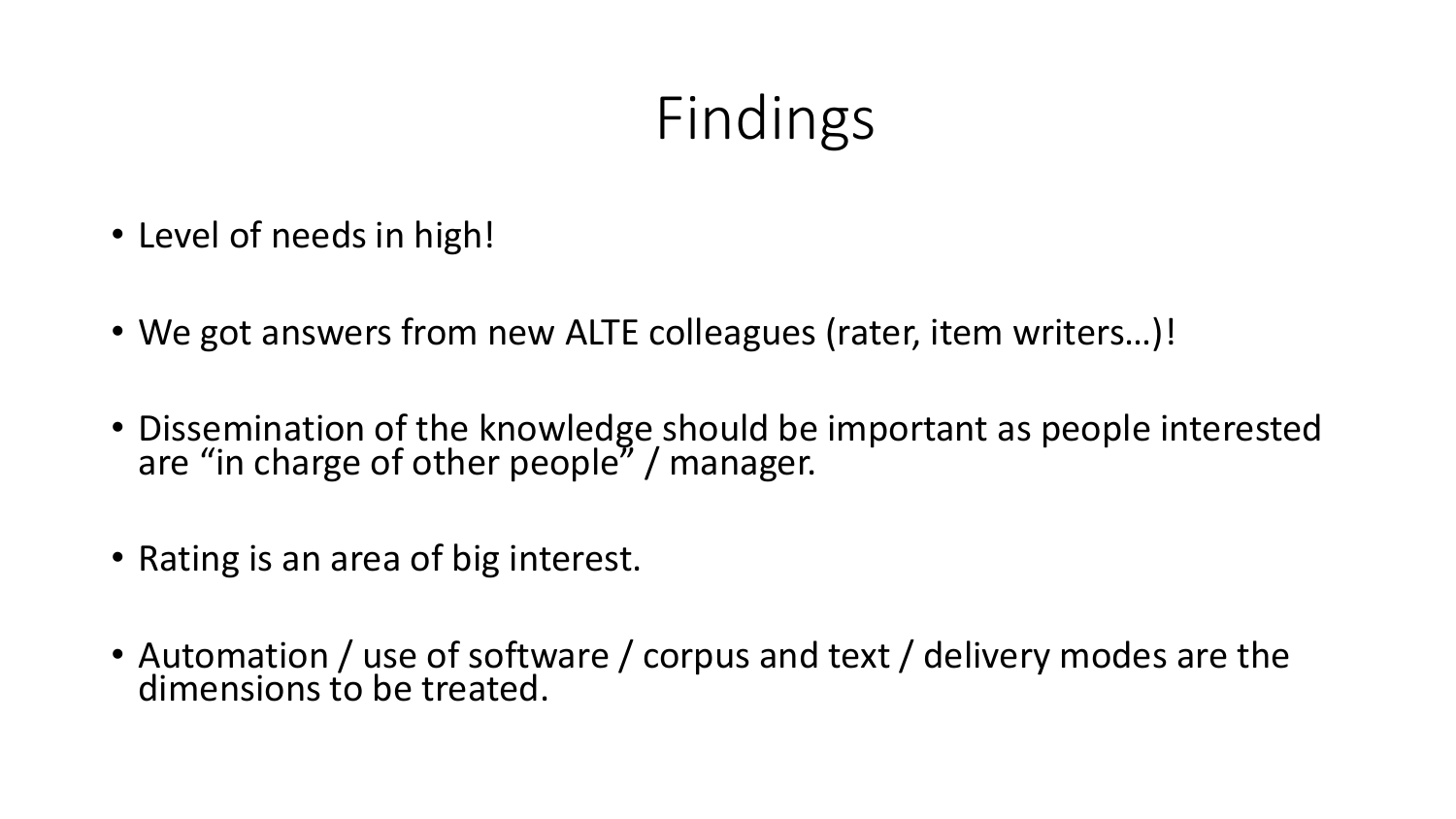## Findings

- We should start with webinars dealing with broad topics and to go further with webinars focused on more specific topic in the middle term (mode delivery ; data protection, item/test format; use of video and corpus analysis).
- We should avoid webinars on technical tools, specific points and non "easy" topics like artificial intelligence and very specific technical topic or highly skilled procedures.